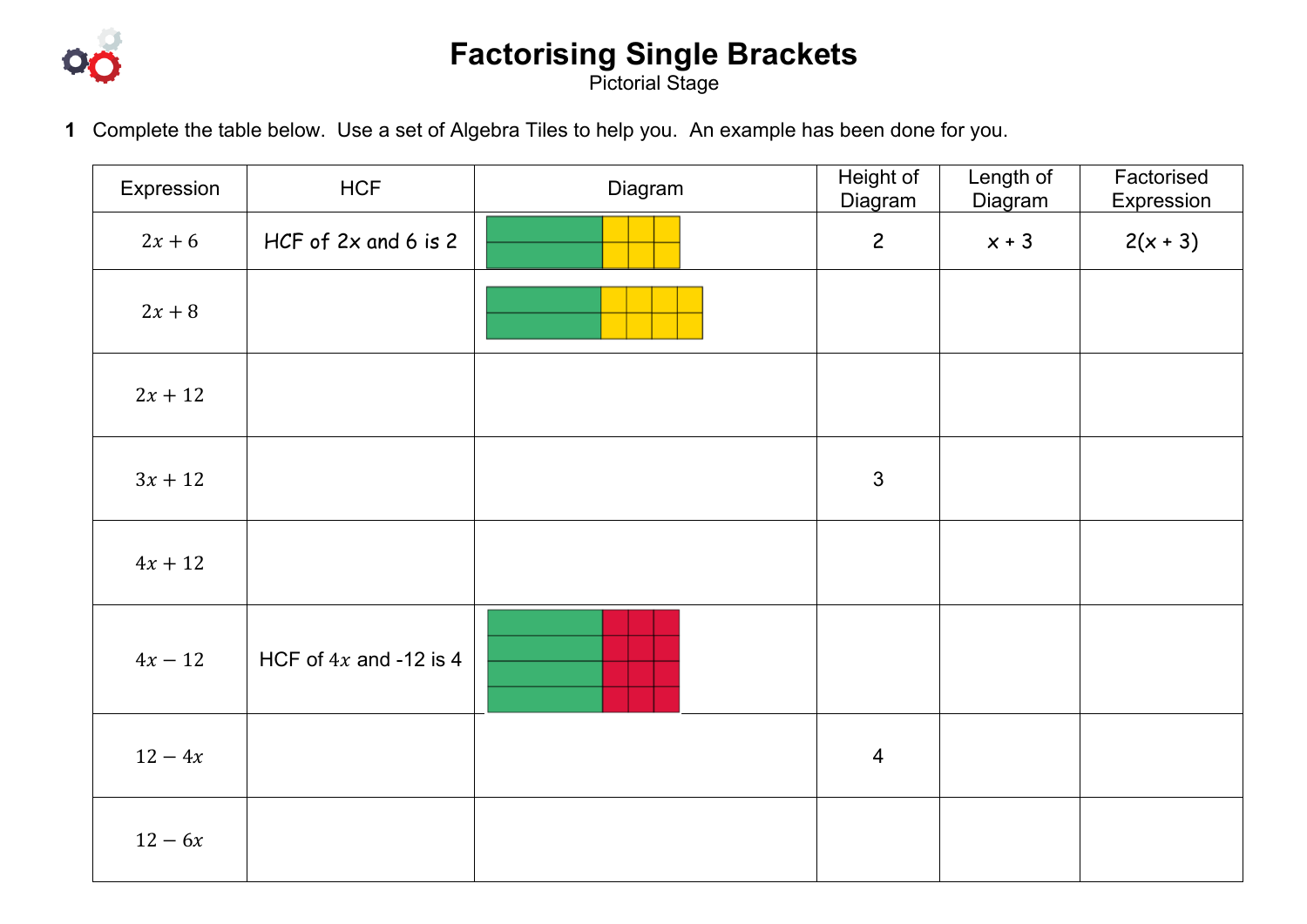**2** Complete the table below. Use a set of Algebra Tiles to help you. An example has been done for you.

| Expression | <b>HCF</b>           | Diagram | Height of<br>Diagram | Length of<br>Diagram | Factorised<br>Expression |
|------------|----------------------|---------|----------------------|----------------------|--------------------------|
| $4x + 6$   | HCF of 4x and 6 is 2 |         | $\overline{c}$       | $2x + 3$             | $2(2x + 3)$              |
| $4x + 2$   |                      |         |                      | $2x + 1$             |                          |
| $6x+3$     |                      |         |                      |                      |                          |
| $6x + 9$   |                      |         |                      |                      |                          |
| $9x + 6$   |                      |         |                      |                      |                          |
| $9x - 6$   |                      |         |                      |                      |                          |
| $9x - 3$   |                      |         |                      |                      |                          |